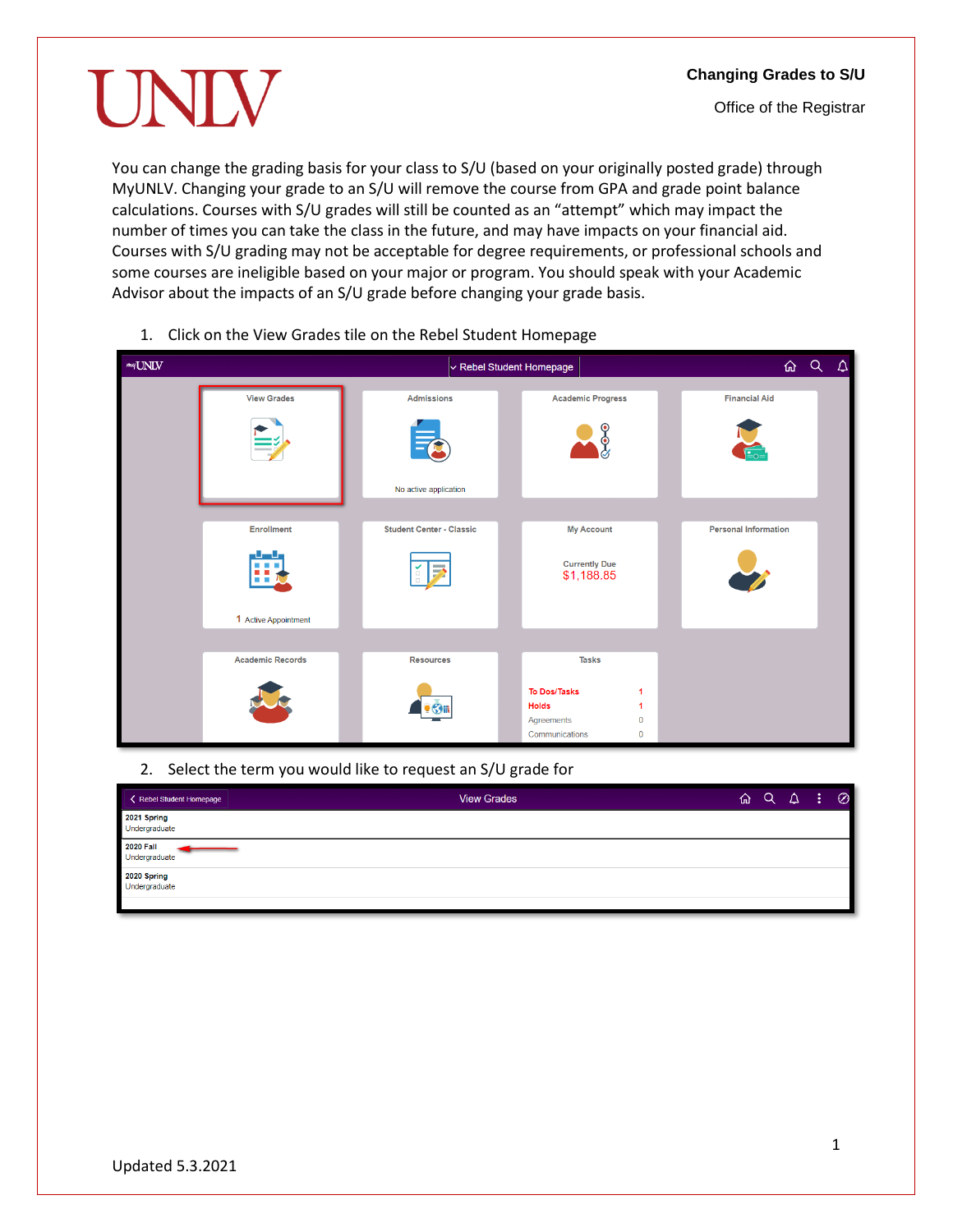#### **Changing Grades to S/U**

Office of the Registrar

UNIV

#### 3. You will see a list of your classes and the grades that have been posted

- a. If the class is not eligible for S/U grading it will be stated next to the grade
	- b. You can only request S/U grading for classes that have a letter grade posted

| < Rebel Student Homepage          |              |                                | <b>View Grades</b> |                                    | ⋒      | $Q_{\parallel}$     | $\Delta$ | -31 | $\circledcirc$ |
|-----------------------------------|--------------|--------------------------------|--------------------|------------------------------------|--------|---------------------|----------|-----|----------------|
| <b>2020 Fall</b><br>Undergraduate | Change       |                                |                    |                                    |        |                     |          |     |                |
| <b>View Grades</b>                |              |                                |                    |                                    |        |                     |          |     |                |
|                                   |              | <b>Term GPA</b><br>3.700       |                    |                                    |        |                     |          |     |                |
|                                   |              | <b>Cumulative GPA</b><br>3.850 |                    |                                    |        |                     |          |     |                |
|                                   |              |                                |                    |                                    |        |                     |          |     | 5 rows         |
| <b>Class</b>                      | <b>Units</b> | Grading                        | Grade              |                                    |        | <b>Grade Points</b> |          |     |                |
| <b>ACC 202</b>                    | 3.00         | <b>Letter Grade</b>            | s                  | Course Ineligible for Grade Change |        |                     |          |     | $\rightarrow$  |
| <b>ENV 101</b>                    | 3.00         | <b>Letter Grade</b>            | s                  | Course Ineligible for Grade Change |        |                     |          |     | $\rightarrow$  |
| <b>HCA 201</b>                    | 3.00         | Satisfactory/Unsatisfactory    | s                  | Grade has been changed             |        |                     |          |     | $>$ >          |
| <b>HCA 203</b>                    | 3.00         | <b>Letter Grade</b>            | $A -$              | Change Grade to S/U                | 11.100 |                     |          |     | $\rightarrow$  |
| <b>HIST 103</b>                   | 3.00         | <b>Letter Grade</b>            | s                  | Course Ineligible for Grade Change |        |                     |          |     | $\rightarrow$  |
| S/U policy                        |              |                                |                    |                                    |        |                     |          |     |                |

- c. Click the button to Change Grade to S/U
	- i. Verify you have selected the correct class, this grade change is permanent
	- ii. Your new grade will be automatically determined based on your originally posted grade
- d. You can review the S/U policy by clicking on the hyperlink at the bottom of the page
- e. If you have *any* questions or concerns you should contact your academic advisor prior to changing your grade to S/U

|           | Grade                                                                                          |                             |
|-----------|------------------------------------------------------------------------------------------------|-----------------------------|
| isfactory | Are you sure you want to change the grade for Multi Div & US Healthcare to "S/U"?<br>Yes<br>No | le Chang<br>e Chand         |
|           | $A -$                                                                                          | naec<br>Change Grade to S/U |

- 4. Confirm you would like to change your grade to S/U
	- a. The title of the class will be visible so that you can verify you have selected the first class
	- b. This action cannot be undone. Once you change the grade basis it cannot be changed back